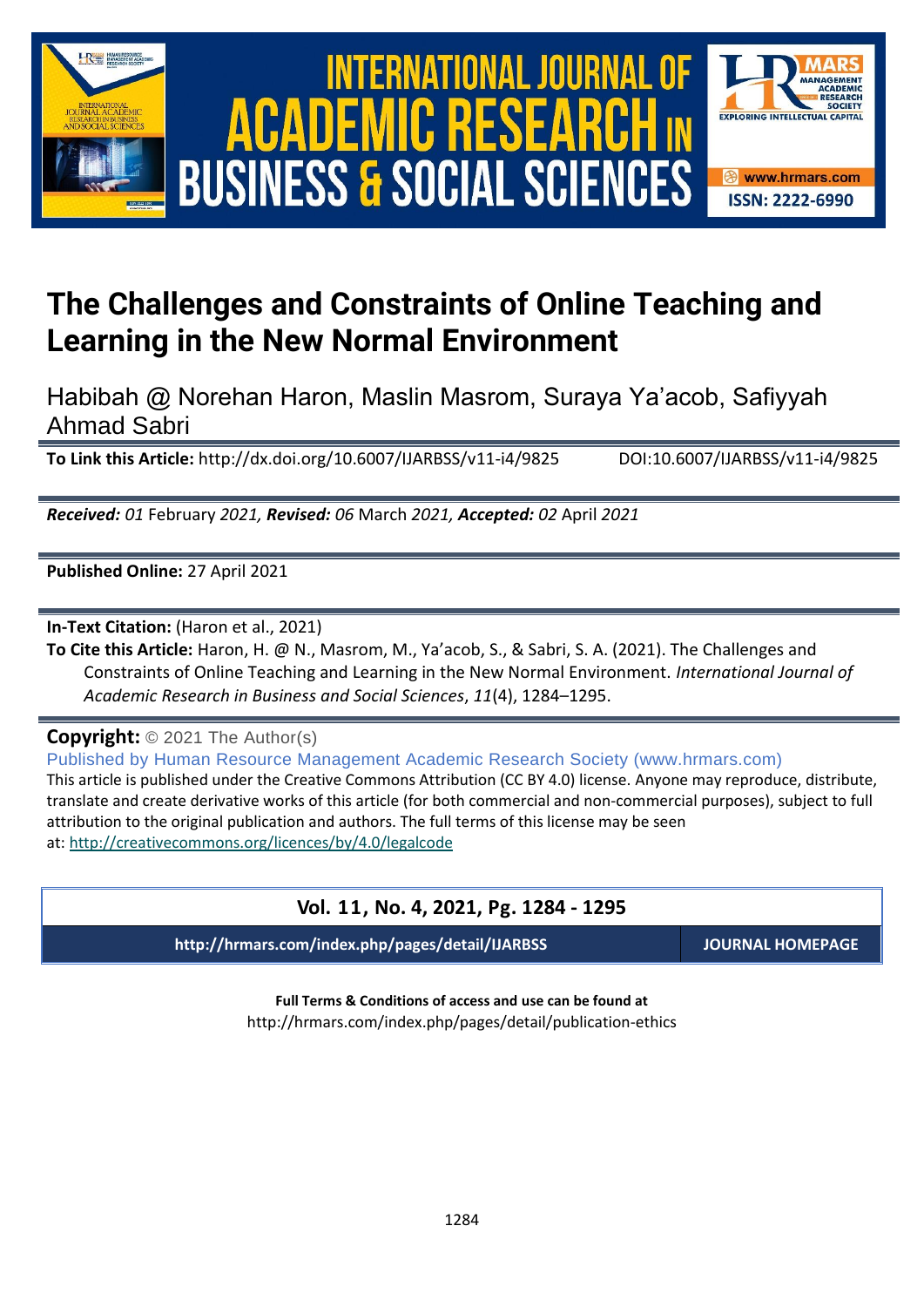

# **The Challenges and Constraints of Online Teaching and Learning in the New Normal Environment**

Habibah @ Norehan Haron<sup>1</sup>, Maslin Masrom<sup>2</sup>, Suraya Ya'acob<sup>3</sup>, Safiyyah Ahmad Sabri<sup>4</sup>

<sup>1, 2, 3</sup>Razak Faculty of Technology and Informatics, Universiti Teknologi Malaysia, Jalan Sultan Yahya Petra, 54100 Kuala Lumpur, <sup>4</sup>Faculty of Leadership and Management, Universiti Sains Islam Malaysia, Bandar Baru Nilai, 71800, Nilai, Negeri Sembilan Email: habibahharon.kl@utm.my, [maslin.kl@utm.my,](mailto:maslin.kl@utm.my) [suraya.yaacob@utm.my,](mailto:suraya.yaacob@utm.my) [safiyyah@usim.edu.my](mailto:safiyyah@usim.edu.my)

#### **Abstract**

Due to Covid-19 pandemic, we may have to live in the 'new normal' for quite a long period of time. We have learned to adapt our lifestyles with this Covid-19, and to adjust to a 'new normal', which is a new way of living and going about our lives, work and communication with the people around us. Adaptation and changes are considered 'new normal'. Education is one of the sectors that has been most impacted by the pandemic. In this regard, the form of education too has changed during the Covid-19 pandemic in which teaching and learning is conducted remotely through digital platforms. The university lecturers have opted online learning approach and electronic devices as mediator of communication to replace face-toface learning. This has led to a robust and more interactive way of learning, whereby both students and lecturers find engaging. However, there are some issues and challenges with this online learning approach. Thus, the objectives of this paper are to identify the constraints of the online learning approach faced by the students and to examine the perception of the lecturers regarding the constraints. Data collection was mainly through qualitative approach. Descriptive analysis of survey questions is done on the lecturers' perspectives. The understanding of the challenges could become a source of reference for the university management and lecturers in their efforts to provide the platform for innovative approaches for the 21<sup>st</sup> century learners' student-centred learning.

**Keywords:** Covid-19, Education, New Normal, Online Teaching, Online Learning

#### **Introduction**

Due to the Covid-19 pandemic, we may have to live in the 'new normal' for a very long time. We have learned to adapt our lifestyles with this Covid-19, and to adjust to a 'new normal', which is a new way of living and going about our lives, work, and interaction with the people around us. Adaptation and changes are considered 'new normal'. Under this 'new normal' environment, parental expenditure inclined more towards electronic devices as a medium for home-based learning as reiterated by the government (Ating, 2020). In this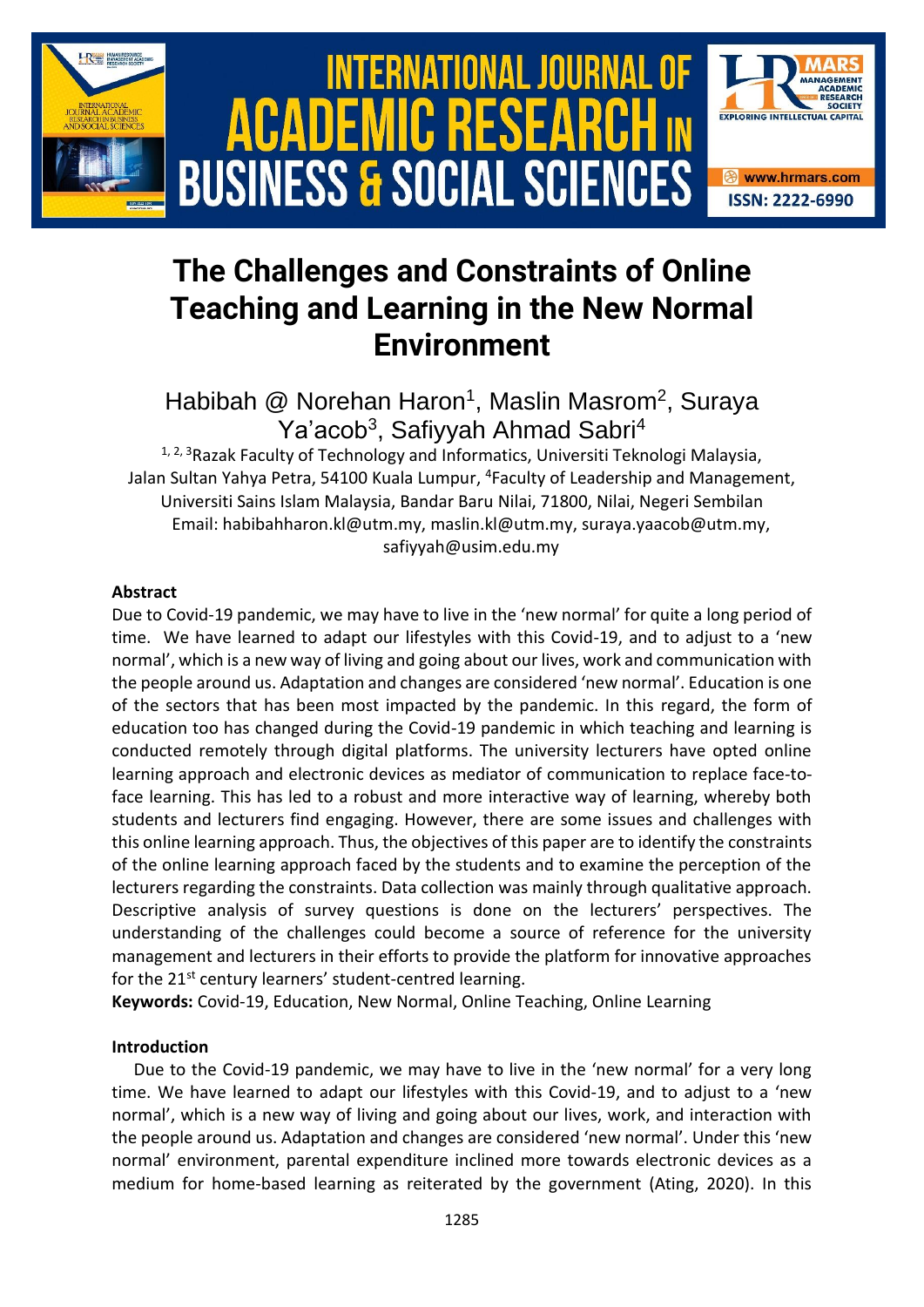**Vol. 1 1 , No. 4, 2021, E-ISSN: 2222-6990 © 2021 HRMARS**

unprecedented situation, online learning becomes an alternative to ensure the continuity of the form of education.

Education has changed dramatically, with the distinctive rise of online learning whereby teaching and learning are conducted remotely through digital platforms. Universities adhered to the Ministry of Education's recommendation to move educational activities to a virtual teaching model using the existing institutional software and available public digital platforms. There are some issues and challenges that are related to online teaching and learning, such as accessibility, affordability, flexibility, learning pedagogy, life-long learning, and policy (Dhawan, 2020). The lecturers of all backgrounds and ages had to prepare and deliver their classes from home, with all the practical and technical challenges this entails, and often without proper technical support (Hodges et al. 2020). The lecturers and students certainly have their perception of online teaching and learning in this 'new normal' environment.

In this scenario, the objectives of this paper are to:

- Identify constraints with the online learning approach faced by the students.
- Examine the perception of the lecturers regarding the constraints.

This paper is structured as follows: First, we present the introduction of the paper. Then, we discuss the literature review. Subsequently, we describe the methodology of the research, followed by the discussions on the results. We conclude by discussing the findings and highlighting some recommendations for the quality of the new normal of teaching and learning improvement.

## **Introduction**

#### **Online Teaching and Learning**

According to Rapanta *et al.* (2020), online teaching and learning imply a certain pedagogical content knowledge (PCK), mainly associated with designing and organizing for a better learning experience and creating distinctive learning environments with the help of digital technologies. The PCK includes technical and administrative aspects of teaching online, for example using platforms and tools and organizing workflow.

Online learning refers to a type of teaching and learning situation in which (i) the learner is at a distance from the tutor or instructor, (ii) the learner uses some form of technology to access the learning materials, (iii) the learner uses technology to interact with the tutor or instructor and with other learners, and (iv) some kind of support is provided to learners (Anderson, 2011). Online teaching and learning as a new mode of delivery, taking into account how educating prospective teachers or lecturers online offers the possibility to develop, strengthen and complement other skills of face-to-face preparation (Sepulva-Escobar & Morrison, 2020). It provides the feeling of psychological safety to the learning community in Covid-19 afflicting period (Mishra, Gupta, & Shree, 2020).

## *Issues and Challenges Related to Online Teaching and Learning*

Universities in Malaysia have moved their classes online to ensure continuity to the teaching and learning process and minimize the spread of Covid-19 infection (Salina, Mazlina, & Wafa, 2020). In this regard, the main concern is to ensure all students receive education online of the same quality as traditional learning sessions when learning is done remotely.

Presently, there are a lot of technologies available for online teaching and learning processes but sometimes they create certain issues and challenges (or constraints). Some examples of technical issues are downloading errors, issues with installation, login problems, and problems with audio and video (Dhawan, 2020). Besides, online teaching-learning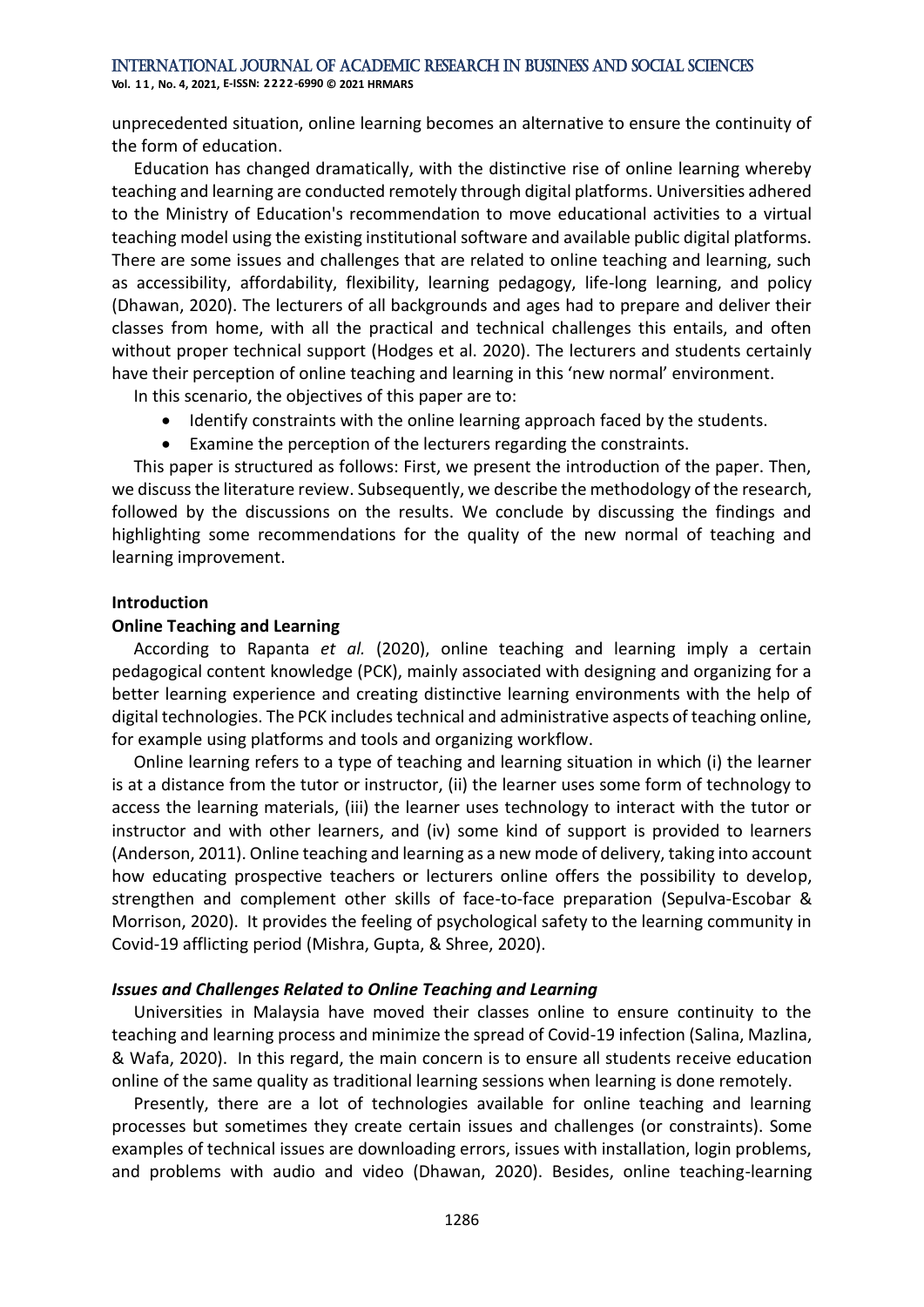**Vol. 1 1 , No. 4, 2021, E-ISSN: 2222-6990 © 2021 HRMARS**

courses can also present some challenges for student-teachers who often tend to feel isolated facing lower self-confidence and more pressure to increase their self-learning and independent workload (Dyment & Downing, 2018). Dyment & Downing (2018) highlighted that the teachers also feel overwhelmed with the use of technology and insecure about reaching the goals of their lessons.

Several researchers had conducted studies related to teachers or lecturers' and students' perceptions of online teaching and learning amid the Covid-19 pandemic. Some of the issues and challenges that have been faced by teachers or lecturers and students while using online teaching and learning approach among others are (Dhawan, 2020; Misha, Gupta, and Shree, 2020; Rapanta *et al.* 2020; Selvanathan, Atikah, & Alyani, 2020):

- Accessibility: It is said that students without reliable internet access and technology struggle to participate in digital learning. Limited internet access is challenging to the students in rural areas for their studies, which also resulted in delay for the task submission (Selvanathan, Atikah, & Alyani, 2020). However, for those who do have access to technology, learning online can be more effective in many ways.
- Affordability: It is considered to be a relatively cheaper mode of education in terms of the lower cost of transportation, accommodation, and the overall cost of institution-based learning.
- Flexibility: is another interesting aspect of online learning; a learner can schedule or plan their time for completion of courses available online. However, sometimes student finds online teaching has so much of time and flexibility that students never find time to do it (Dhawan, 2020).
- Learning pedagogy: combining face-to-face lectures with technology gives rise to blended learning and flipped classrooms; this type of learning environment can increase the learning potential of the students. However, sometimes the student finds online teaching to be boring and unengaging (Dhawan, 2020). The students need personal attention, and two-way interaction is difficult to implement. Also, one troublesome issue was brought to a notice by lecturers that conducting online practical classes during the lockdown period proved difficult because it required systematic demonstration of the whole process in the presence of the students (Misha, Gupta, and Shree, 2020).
- Life-long learning: Students can learn anytime and anywhere, thereby developing new skills in the process leading to life-long learning. Nevertheless, the online learning process is found cannot reach its full potential until students practice what they learn. Mediocre courses theoretical contents could not assist students practice and learn effectively.

Allo (2020) and Nur Salina, Nor Mazlina, and Sharifah Wajihah Wafa (2020) also indicate that the students fully supported the online learning system as a tool to help them learn beyond the usual practice such as face to face in the classroom, but the problem is the accessibility of the internet. The problems include the availability of an internet network and the financial ability of some of the students who relied on internet data packages that they could not afford.

# **Methodology**

This study has two phases of data collections. The first phase of this study was conducted to identify key themes of issues, challenges, and constraints that students are facing in their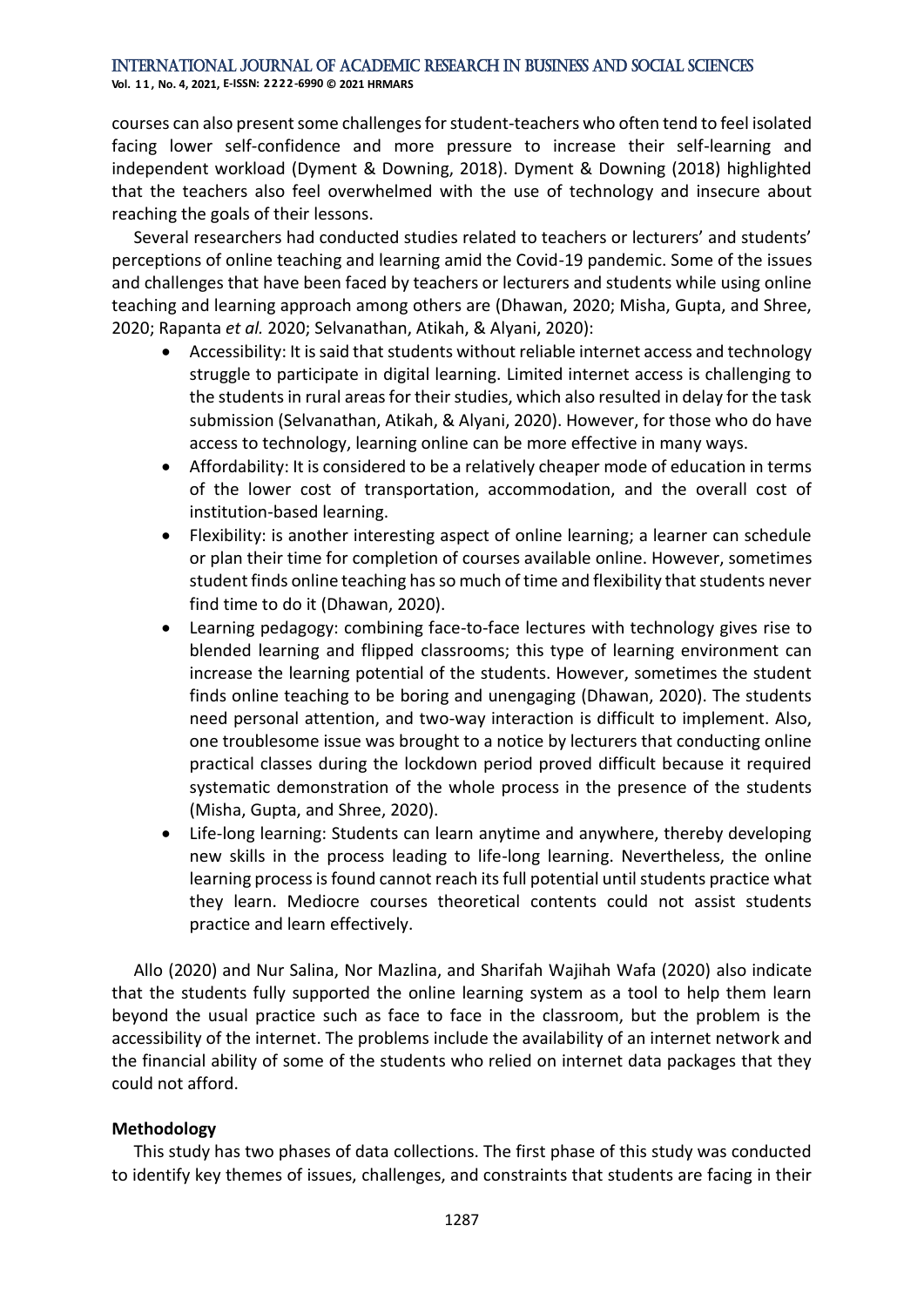**Vol. 1 1 , No. 4, 2021, E-ISSN: 2222-6990 © 2021 HRMARS**

online classes during the Covid-19 pandemic. Open-ended interview sessions were conducted with 21 postgraduate students at the Razak Faculty of Technology and Informatics (FTIR), Universiti Teknologi Malaysia. These are the students from the Informatics Department, who have information technology background. Themes are derived from the analysis of the results, which were then used as the basis to build a set of questionnaires that were distributed in the second phase of the study.

The questionnaires were developed using Google Form and were distributed to the lecturers from all programs in the Razak Faculty of Technology and Informatics (FTIR). There are 122 lecturer-population across various disciplines in the faculty which offers multidisciplinary programs. This second phase of data collection are to determine the constraints of online teaching and learning from the perspectives of the lecturers. To identify the constraints, a statistical analysis is conducted to extract the information.

## **Results and Discussions**

The analysis and findings from the qualitative method provide insights into the issues and challenges for online teaching and learning. Based on semi-structured interview with the students, they explained the issues and challenges they faced related to online process of teaching and learning. The thematic analysis found that the students faced five main challenges which consist of network and bandwidth limitation, less interaction, hard to learn for technical subjects, new normal for class interaction and stress.

The network and bandwidth limitation is the prime challenge for online teaching and learning. The key ideas and sub-themes emerged to form this theme are as summarized in Table 1.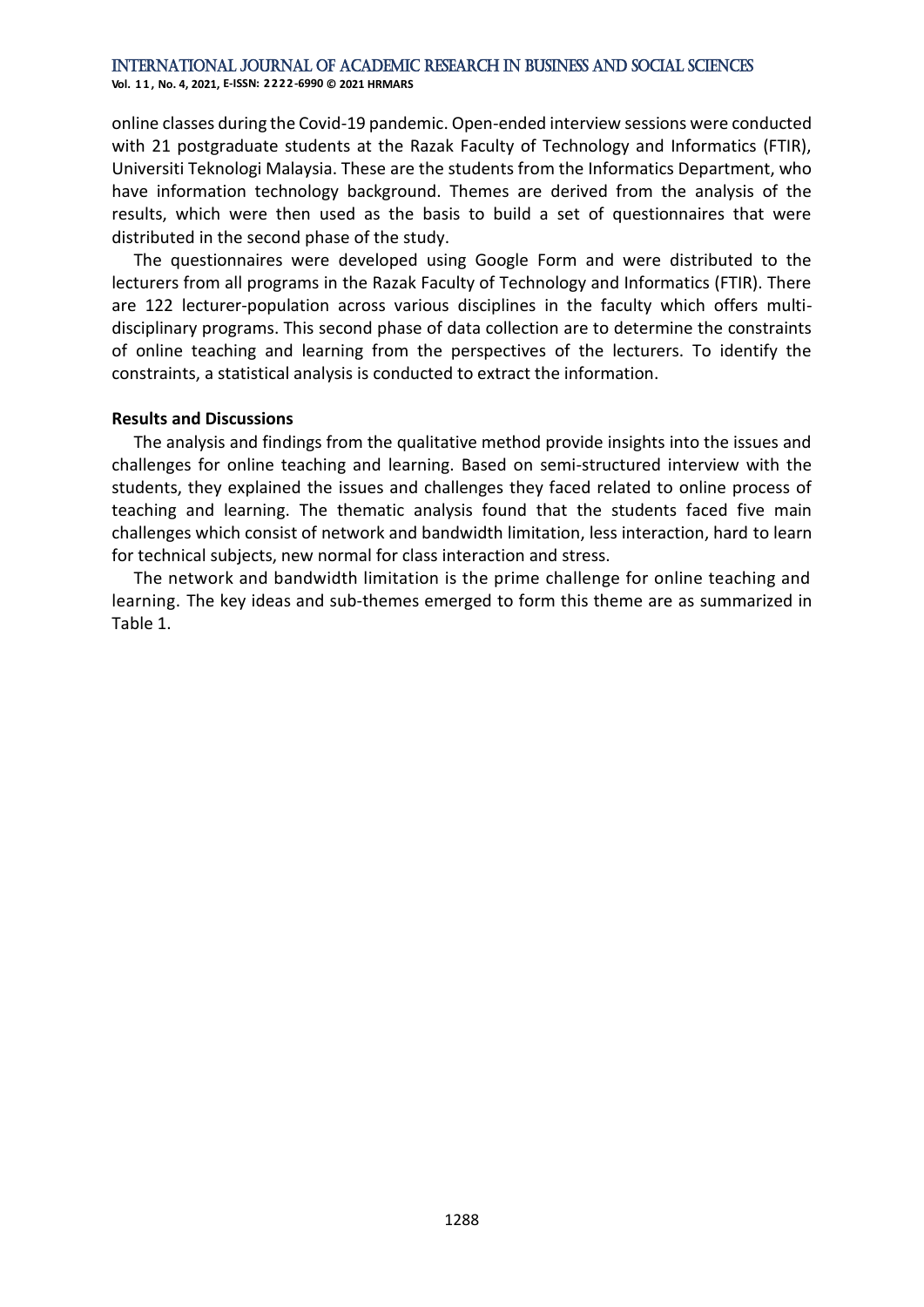**Vol. 1 1 , No. 4, 2021, E-ISSN: 2222-6990 © 2021 HRMARS**

| <b>Theme</b>                                     | Sub-theme                                                         | <b>Key Ideas</b>                                                                                                                                                                                                                                                                                                                                                                                                                    |  |  |  |  |
|--------------------------------------------------|-------------------------------------------------------------------|-------------------------------------------------------------------------------------------------------------------------------------------------------------------------------------------------------------------------------------------------------------------------------------------------------------------------------------------------------------------------------------------------------------------------------------|--|--|--|--|
| Network<br>and<br><b>Bandwidth</b><br>Limitation | <b>Network</b><br>and<br>Internet<br>problem                      | Network connection is unstable. Internet network<br>may be interrupted or not stable.<br>Network issues at times.<br>The access to internet connection sometimes<br>does not working properly.                                                                                                                                                                                                                                      |  |  |  |  |
|                                                  | Interruption<br>during real-time<br>communication/<br>interaction | The access to internet connection sometimes<br>does not working properly. The connection<br>interruption makes the student lost track on what<br>the lecturer had shared.<br>Slow<br>connectivity.<br>internet<br>Harder<br>to<br>$\bullet$<br>communicate with group-members for any group<br>projects.<br>Network is sometimes slow and its give impact<br>when I start the online exam 10 minutes late<br>because of my network. |  |  |  |  |
|                                                  | Data bandwidth<br>limitation                                      | We have limited data broadband quota, it's quite<br>costly.                                                                                                                                                                                                                                                                                                                                                                         |  |  |  |  |
|                                                  | Required<br>more<br>for<br>data<br>software<br>installation       | for<br>software/tools<br>Required<br>data<br>more<br>installation that is used in the subjects taken; e.g:<br>installation for Mac/Windows laptop.                                                                                                                                                                                                                                                                                  |  |  |  |  |

| Table 1: Key ideas and sub-themes for Network and Bandwidth Limitation |  |  |
|------------------------------------------------------------------------|--|--|
|------------------------------------------------------------------------|--|--|

The network and internet problem emerged due to unstable and poor connection during the online classes. When the network is intermittent, there will be lags during the lecture session and it is difficult for the students to get good quality of the lesson. The network interruption during synchronous mode (real-time communication) makes the student lost track on what the lecturer had shared. Although the interruption took only in a few seconds but when it happened frequently, the students found it difficult to concentrate and to stay focused. Furthermore, the slow internet connectivity limits the communication between the group members during a collaborative task and group assignments. Due to bandwidth limitation, it also gives financial impact when students need to purchase extra data due to the limited quota of data broadband particularly when they need to attend for real-time streaming or required to download huge files of videos and interactive lessons. It became more challenging when they need to download and install software or during the examination hours. As one of the student mentioned *"Network is sometimes slow and it gives impact when I started the online exam 10 minutes late*" and in another case, the student need to rent a hotel room to ensure the stability of internet network during examination weeks.

The second challenge identified is less interaction and communication. The key ideas and sub-themes emerged to form this theme are as summarized in Table 2.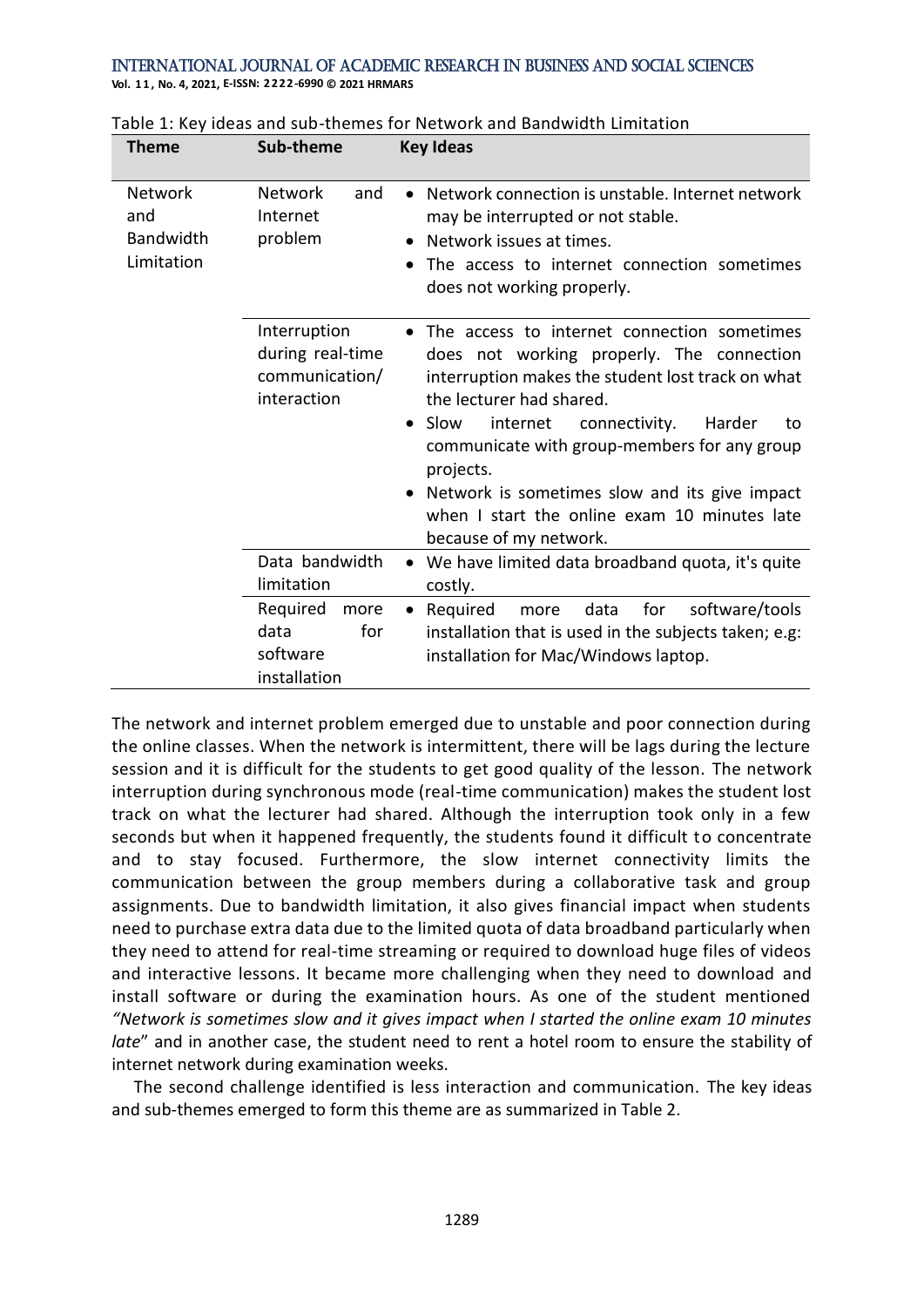**Vol. 1 1 , No. 4, 2021, E-ISSN: 2222-6990 © 2021 HRMARS**

| <b>Theme</b>                             | Sub-theme                                                              | <b>Key Ideas</b>                                                                                                                                                                                                                                                                                                                                                                                                         |
|------------------------------------------|------------------------------------------------------------------------|--------------------------------------------------------------------------------------------------------------------------------------------------------------------------------------------------------------------------------------------------------------------------------------------------------------------------------------------------------------------------------------------------------------------------|
| Less Interaction<br>and<br>Communication | Limited<br>interaction                                                 | Lesser interaction with classmates and lecturers.<br>$\bullet$<br>Harder to communicate with group-members for<br>$\bullet$<br>any group projects.<br>Difficult to get a free time to meet lecturers.<br>$\bullet$<br>Limitation in terms of social interaction between<br>$\bullet$<br>peers – difficult to find the same free time after<br>class hours.<br>Lack of two-way interaction within lecturer and<br>student |
|                                          | Only rely on<br>digital<br>platform for<br>teaching and<br>explanation | Nothing like using a whiteboard to draw and explain<br>$\bullet$<br>certain things.<br>• No personal guidance by looking at the codes we<br>type and correcting it.<br>Communication with the lecturer became weak as I<br>$\bullet$<br>am a conventional type of student who prefer to<br>ask one to one physically until I gain the<br>understanding of the lesson.                                                    |
|                                          | Challenging<br>groupwork<br>without face<br>face<br>to<br>interaction  | • Challenging to do group work with classmates with<br>just over the calls.<br>• Challenging in communicating with classmates for<br>group assignment/project without face to face.                                                                                                                                                                                                                                      |

By only relying on digital platform, telephone calls and without face to face interaction, there are limited communication and lack of two-way communication between the students and the lecturer and among them. Even though the synchronous mode opens for two-way communication but without clear self-expressions, gestures and a few seconds of lagging during the interaction reduced the quality of communication. Besides, it is difficult to find the same availability of time to meet the lecturer after office hours. The same difficulty occurs for group work that makes the collaborative activities becomes harder to be done due to limited and lesser communication between the group-members as mentioned in the excerpt *"limitation in term of social interaction between peers – difficult to find same free time after class hours"* and "*it is challenging to do the collaborative activities with classmates with just over the phone calls*". On the other hand, by only relying on digital platform, it limits the way to describe and explain things during the online sessions. It is not the same as using a whiteboard when explaining certain things and there were no personal guidelines during the class activities. For introvert and conventional students, the communication became weaker since they are not proactively responding through the digital platform.

The third challenge emerged when the students found the conventional style of learning is not suitable for digital platform. The key ideas and sub-themes emerged to form this theme are as summarized in Table 3.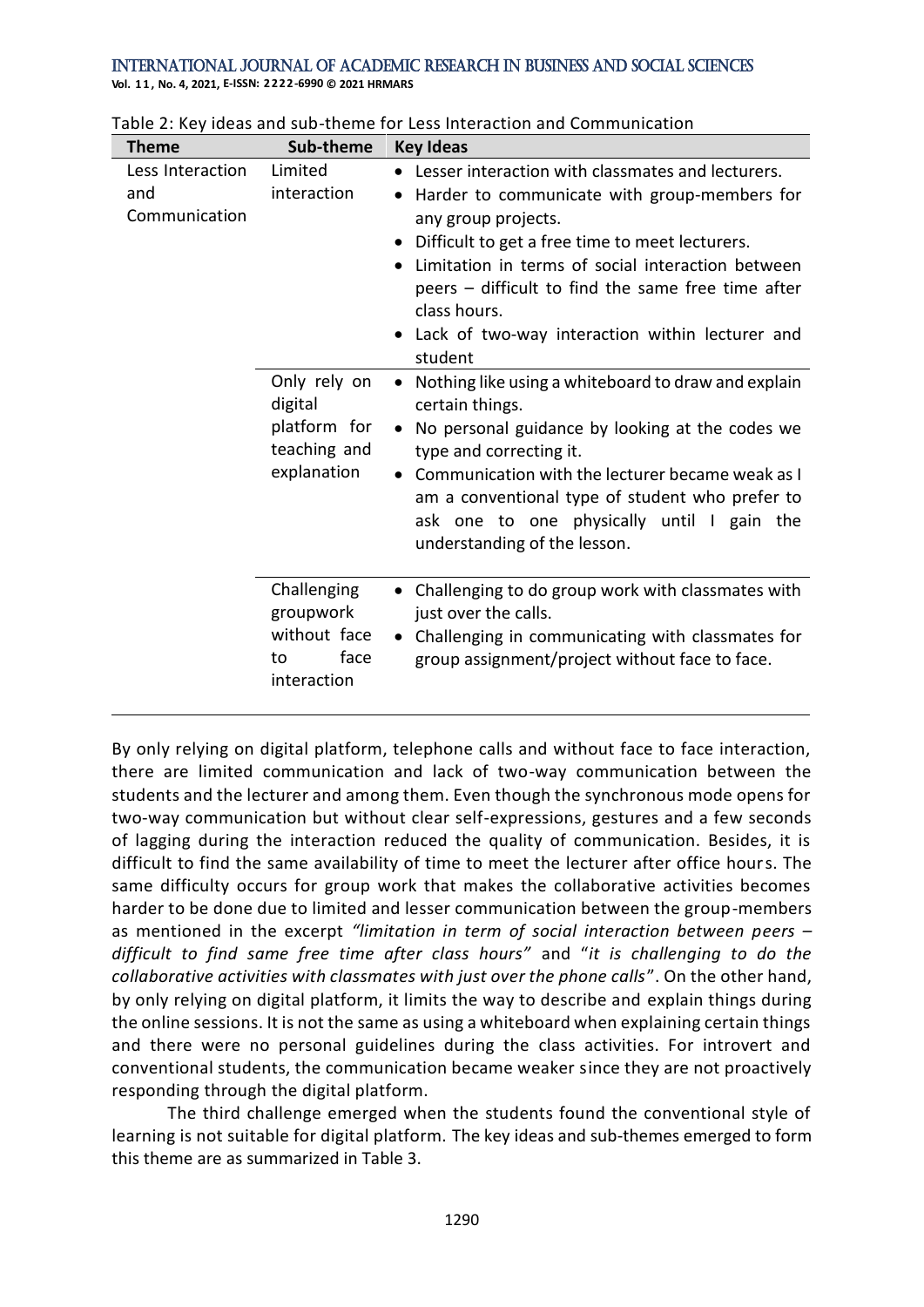**Theme Sub-theme Key Ideas** Unfit Conventional Style of Learning via Digital Platform Lagging and noise during conventional interaction of Question and Answer sessions • Asking question during online class is a bit challenging because sometimes it can prolong the duration of the class and students will lose focus. • Some participants forgot to mute themselves and sometimes it causes unwanted noise during the online class. • Quiz via Kahoot (the fastest is the winner) is not fair for the students with network problem. • Encouraging students' participation by giving extra marks for those can answer fast is not suitable for matured students because they need time to think thoroughly before answering and sometimes not well-verse with online tools. • Online learning makes me feel low-confident to ask the question from the lecturer. As I am one of the senior students, I don't like to rush. Maybe this is my weakness and I will probably loose marks. Less quality of learning We can't get the quality that the lecturers want as they don't know our level of understanding of that particular subject because they have to entertain many students. Needs to re-skills for self-learning • Need to study and explore on my own. • Lack of time management.

|           |  |  |  | Table 3: Key ideas and sub-theme for Unfit Conventional Style of Learning via Digital |  |  |  |
|-----------|--|--|--|---------------------------------------------------------------------------------------|--|--|--|
| Platform. |  |  |  |                                                                                       |  |  |  |

The normal interactive sessions in which the students could easily ask questions during lecture hours is quite challenging through the digital platform. Frequent interactive sessions during the lecture hours could cause other students to lose focus and prolong the class duration. There were also times when some participants forgot to mute themselves causing unwanted noises and interrupted the class session. In other cases, the students found that interactive online quizzes that are based on first come first serve concept such as Kahoot and fastest answer during the online classes were not fair for grading. This is due to their reliance of the internet connection and is not suitable for adult learners in which they need time to think for answers thoroughly as mentioned in excerpt *"online learning makes me feel low-confident to ask questions from the lecturer. As I am one*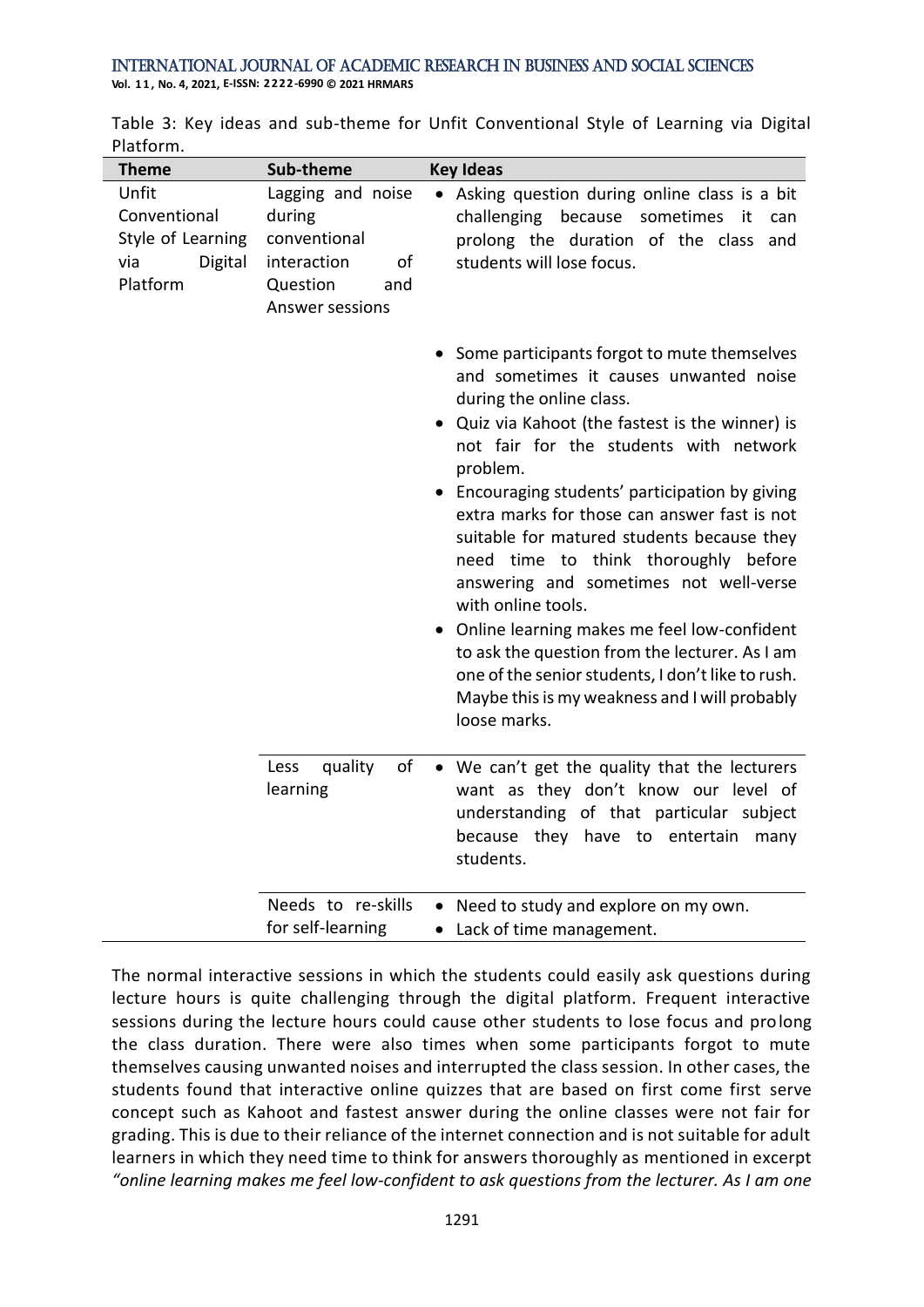#### International Journal of Academic Research in Business and Social Sciences **Vol. 1 1 , No. 4, 2021, E-ISSN: 2222-6990 © 2021 HRMARS**

*of the senior students, I don't like to rush. Maybe this is my weakness and I will probably lose marks".* The students felt that they obtained less quality of learning due to lack of personal attention during the lesson and that the lecturer generalizes the teaching and learning session without realizing each particular of student's condition. On the other hand, the current students are facing lack of self-learning skills. Normally, when the students need to explore and study independently, they need to have at least the basic skills of selflearning so they can explore the subject on their own. Furthermore, due to study at home condition, the students need to have a proper time management in balancing their time with tasks, assignments and personal activities throughout the day.

Fourthly, it is hard to learn the technical subjects through online platform. The key ideas and sub-themes emerged to form this theme are as summarized in Table 4.

| <b>Theme</b>                                 | Sub-theme                                                                            | <b>Key Ideas</b>                                                                                                                                                                                                                                                                                                                                                                                                                                                                                                               |
|----------------------------------------------|--------------------------------------------------------------------------------------|--------------------------------------------------------------------------------------------------------------------------------------------------------------------------------------------------------------------------------------------------------------------------------------------------------------------------------------------------------------------------------------------------------------------------------------------------------------------------------------------------------------------------------|
| Hard to<br>Learn for<br>Technical<br>Subject | Requires hands-on                                                                    | • Hard to understand certain subjects, especially for<br>the subject that requires hands-on practice such as<br>coding.<br>• Technical subjects are best to be taught face to face<br>for students to have better understanding.<br>Difficulty to follow for hands-on/technical subject<br>but the lecturer is available after class/fast<br>response when we have questions to ask/need<br>clarification.<br>• More comfort to have face to face sessions for<br>technical subjects as I do not have any background<br>in IT. |
|                                              | Data bandwidth<br>limitation<br>Hard for Technical<br>Subject - requires<br>hands-on | In terms of software/tools used in the subjects; e.g.<br>installation for Mac/Windows laptop 14. We have<br>limited data broadband quota, it's quite costly.                                                                                                                                                                                                                                                                                                                                                                   |

Table 4: Key ideas and sub-theme for Hard to Learn for Technical Subject.

It is challenging when teaching and learning involves technical subjects that require hands on or practical skills as stated in excerpt *"it is hard to understand certain subjects, especially for the subject that requires hands-on practice such as coding".* Certain students implicated that this kind of subjects are best to be taught through face to face approach for students to have better understanding. For master classes, generally the technical subjects are delivered by assuming the students already have basic knowledge on it and taught at an intermediate level. Thus, it became difficult for the students who has no background for these subjects. Moreover, the technical subjects require software installation and settings which at times is difficult to be configured on their own.

Finally, the students also emphasized on the feeling of depression and stress to study at home. The key ideas and sub-themes emerged to form this theme are as summarized in Table 5.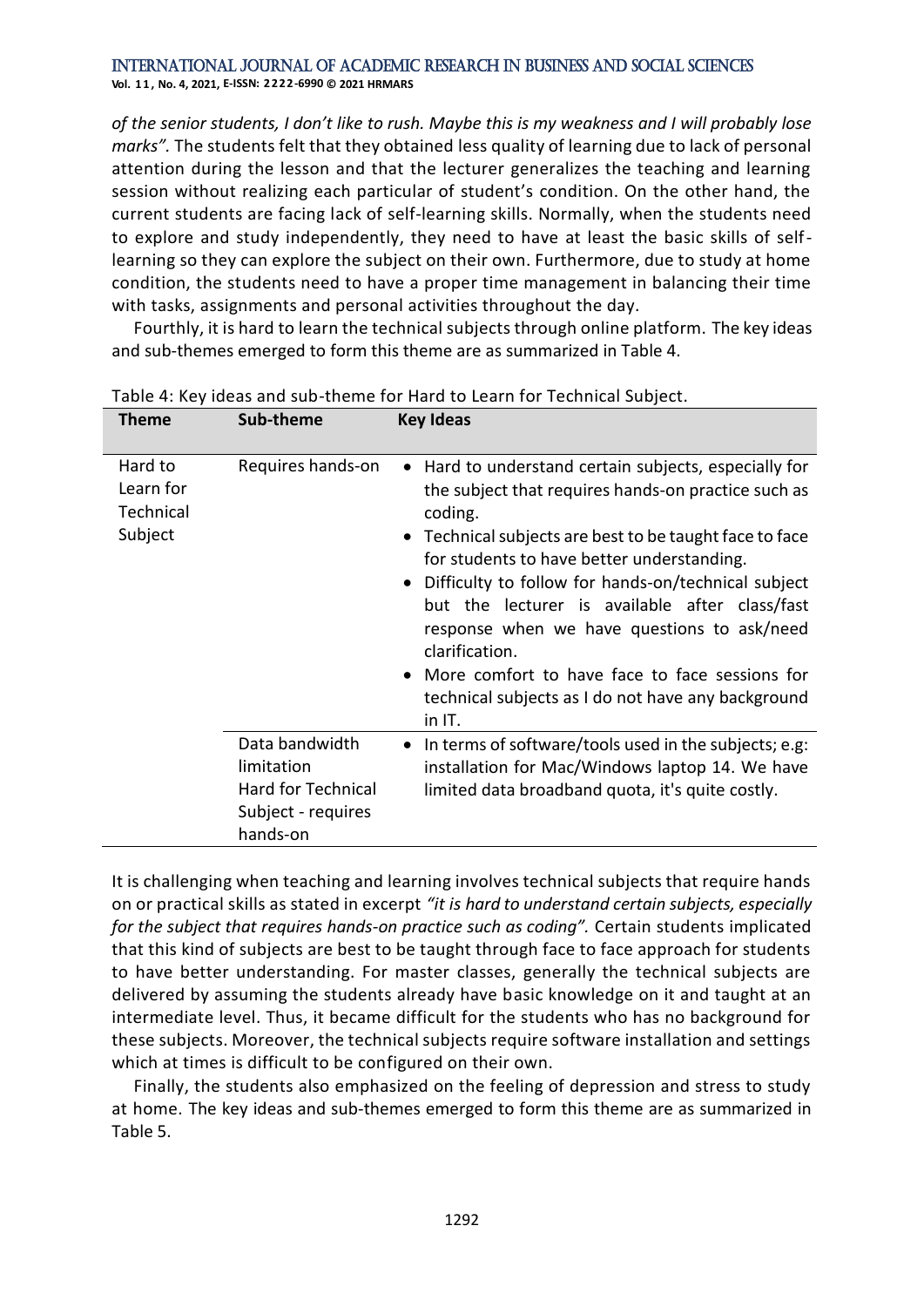**Vol. 1 1 , No. 4, 2021, E-ISSN: 2222-6990 © 2021 HRMARS**

| <b>Theme</b>  | Sub-theme                                                                    | <b>Key Ideas</b>                                                                                                                                                                                                                                            |
|---------------|------------------------------------------------------------------------------|-------------------------------------------------------------------------------------------------------------------------------------------------------------------------------------------------------------------------------------------------------------|
| <b>Stress</b> | Study-Personal-<br>Home<br>responsibilities at<br>the same time and<br>place | • Had other responsibilities as well as coping with the<br>new situation of home quarantine. It made me feel<br>stressed out as I had difficulties in managing my time.<br>• Having online learning sessions at home with four<br>kids is very challenging. |
|               | Exhausted for long<br>class                                                  | • Duration of the class is too long; it will make us feel<br>exhausted.                                                                                                                                                                                     |

Since this is a master program, most of the students are adult learners. They have other responsibilities to do their job, as well as family and personal matters. Hence, it is difficult for them to focus to study at home due to work, personal and house chores at the same time. One of the students mentioned *"having online learning sessions at home with four kids is very challenging".* As the master program is based on a modular structure, each of the course within the program are divided into four to six times of meetings. The standard timeline for each meeting consists of eight hours a day, which usually conducted from 8.00 a.m. to 5.00 p.m. Hence, the students were exhausted for the long hours' on-screen classes as one of the excerpts mentioned; *"duration of the class is too long, it will make us feel exhausted".* 

Based on the five main challenges identified from the qualitative analysis, the survey has been distributed to identify the lecturers' perception towards these challenges. Most of the lecturers who responded have been in service for more than 20 years, longest being 40 years. The results from this survey are as stated in Figure 1.



Figure 1**:** Issues and challenges from the lecturers' perspective

The results from the surveys has shown that most of the lecturers agreed most on the challenges of network and bandwidth limitation and hard to learn for technical subjects which comprise of 76.7% of the total number of the lecturers. Probably, they faced the same issues with their own internet access or poor internet connection due to certain locations of their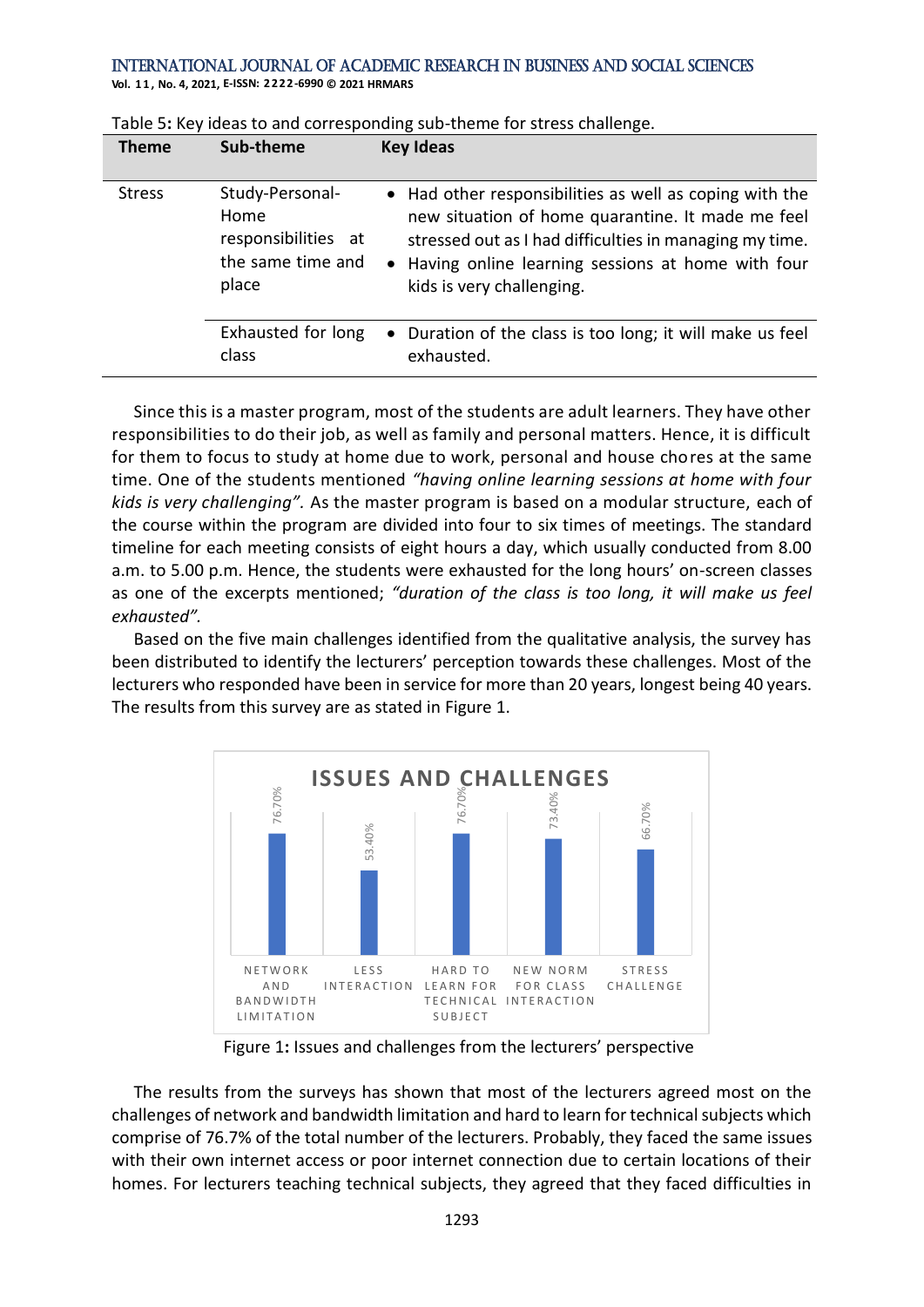**Vol. 1 1 , No. 4, 2021, E-ISSN: 2222-6990 © 2021 HRMARS**

teaching as these subjects are about skills that require hands-on teaching for better understanding for the students. At the same time, they might need specific software or tools that could cater with the subjects and that certainly require more effort and time as they might have to entertain the students for long hours especially during question and answer sessions. A total of 73.4% lecturers agreed on the challenge of new norm for class interaction. As teaching and learning involves continuous interactive communication, the digital platform does raise the question of the effectiveness of such approach.

The next challenge refers to stress which comprises 66.7% lecturers agreeing with the students. Although some of the students might face with low level of self-confidence when interacting online, lecturers might face difficulties such as repetition of lessons due to poor connection, students' attendance issues and others. Additionally, lecturers expressed the challenges in acquiring new skills to conduct online classes, which include the preparation of learning material and learning to use the digital tools. Finally, half or 53.4% of the lecturers agreed on the challenge of less interaction with the students. As physical classes are handled at the same place, the location of the lecturers' room or office has made it easier for the students to meet or communicate with the them. Besides, communicating through the digital platform is sometimes difficult due to poor connection of the internet or clash of available times from the students or the lecturers. Interesting to highlight a common problem both faced by students and lecturers who are more senior in age finding it a handicap having to struggle with the fast pace and digital skills of the new norm.

#### **Conclusions**

The sudden change in how education is delivered due to Covid19 Pandemic has impacted both students and lecturers in many ways. Adaptation and changes are unavoidable in the 'new normal'. Abiding by the Ministry of Education's recommendation to move educational activities to a virtual teaching model using the existing institutional software and available public digital platforms, has its issues and challenges. It is identified from the study that students faced five main challenges, namely related to network and bandwidth limitation, less interaction, hard to learn for technical subjects, new normal for class interaction and stress. These findings seem to agree with those identified in the literature, which include challenges related to accessibility, and learning pedagogy.

The findings also show that the lecturers too faced the same problems when conducting classes through the digital platform. Top three most challenging issues for lecturers are related to accessibility of network and bandwidth, teaching and learning of technical courses, and adapting to new normal class interactions.

Hence, it is essential to find ways to improve the quality of the new normal of teaching and learning. The information derived from the study will contribute to the future planning and strategizing of online classes. With the information and benchmarking of better teaching and learning practices for the 21<sup>st</sup> century learners, the lecturers can choose effective tools, techniques, and innovative approaches for student-centred learning, whilst the university management will be able to provide a conducive platform for the new norm learning environment.

Adapting and integrating various teaching and learning approaches into online learning can facilitate effective and efficient online teaching and learning practices. Pedagogical and technical competency of online educators is important. Additionally, it is important to provide more flexibility and to encourage self-regulation in learning. This will hopefully lead to the facilitation of life-long learning where students can learn anytime and anywhere.